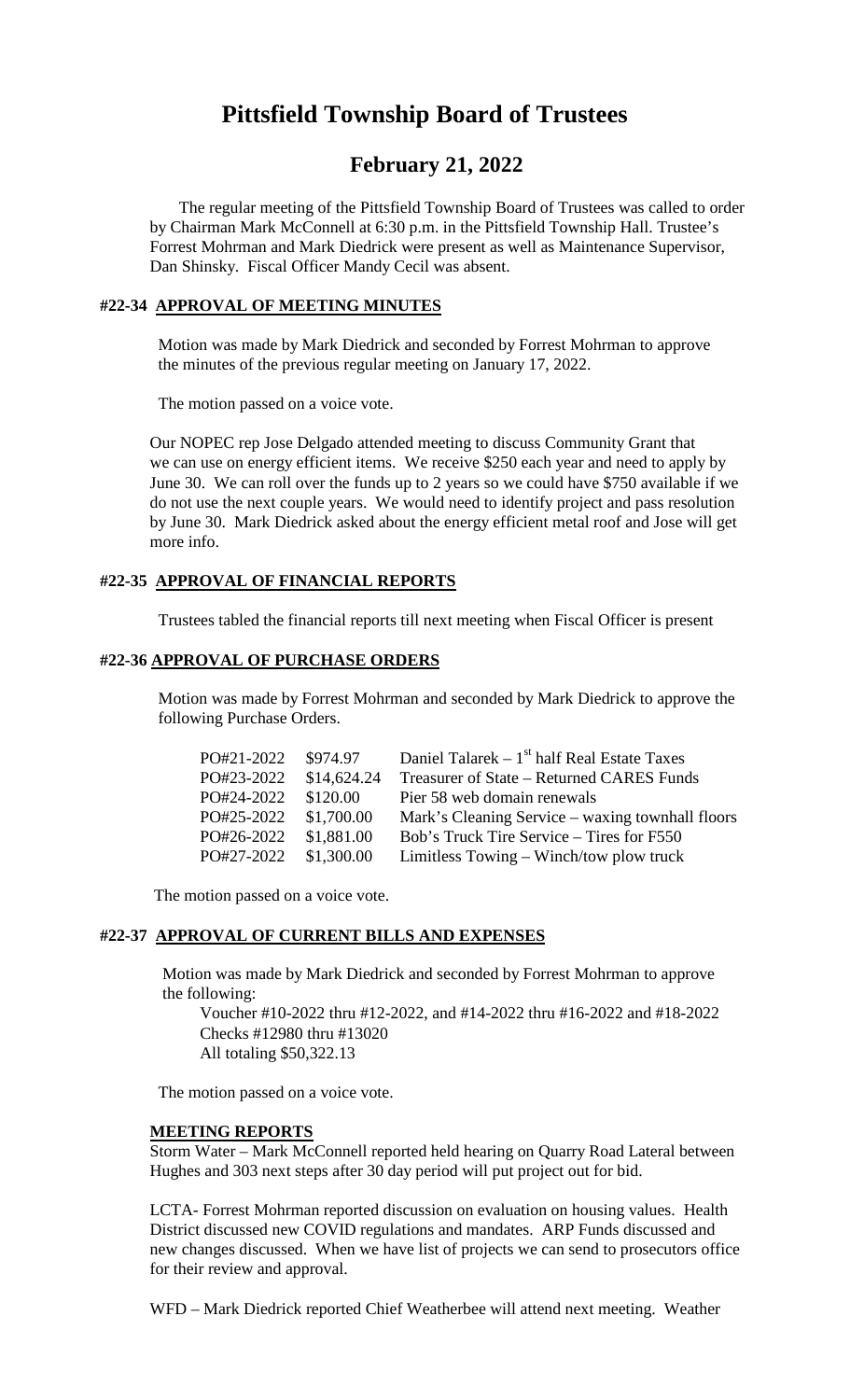related accidents increased. Reminder to clean chimneys and check your smoke detectors.

RLCWA – Mark McConnell reported system upgrades for bigger lines in Nova area and water tank painting in Grafton. Three employees retiring after over 30+ years of service.

CLCAD – Mark McConnell reported new squad ordered but probably won't see till next year sometime. Medicare doing cost evaluation survey based on entire year so Fiscal Officer working out details to provide.

## **OLD BUSINESS**-

Order 5 – 40 yard dumpsters from Rumpke and Dan to order metal dumpster.

Preliminary stages of ARP Fund projects – Playground upgrade, new roof for Townhall, New LED sign for township, and new flooring for townhall. Mark McConnell visited some local parks in the area and gave Fiscal Officer playground books from the OTA meeting. Fiscal Officer to plan a work session.

Land owner for Quarry Road ditch project signed petition and the process will start again

### **NEW BUSINESS-**

## **#22-38 MOTION TO PURCHASE NEW REAR CHARGE RIDING LAWN MOWER FROM KRYSTOWSKI FOR \$8,811.22**

Motion was made by Mark Diedrick and seconded by Forrest Mohrman to purchase new rear charge riding lawn mower from Krystowski for \$8,811.22.

The motion passed on a voice vote.

## **#22-39 MOTION TO APPROVE AUDIT BID BY CANTER & ASSOCIATES OF \$5,775.00 PER AUDIT, FOR NEXT THREE AUDITS**

Motion was made by Mark Diedrick and seconded by Forrest Mohrman approve audit bid by Canter & Associates of \$5,775.00 per audit, for next three audits.

The motion passed on a voice vote.

Steve Magyar advised SSL certificate has been installed and running on our Township webpage.

### **ZONING BUSINESS**

Utility contacted us about tapping into Nexus line no permit will be needed/charged since private utility.

## **ROAD AND MAINTENANCE**

Salt delivered. Pump issue/alarm at maintenance garage, called Carl to have took at, possibly \$600 in repairs. Issue with F350 hydraulic lines being repaired by Judco. F550 needs taken to Harrison to be looked for Gas Cap and back up camera not working. Also may need Judco to take a look at dump on new truck, possible issue with switch.

### **TOWNHALL REPORT**

Nothing to report

## **#22-40 MOVE TO EXECUTIVE SESSION**

Motion was made by Mark Diedrick and seconded by Forrest Mohrman to move to Executive Session to discuss personnel issue.

The motion passed on a roll call vote.

## **#22-41 MOVE TO ADJOURN THE EXECUTIVE SESSION AND RETURN TO THE REGULAR MEETING**